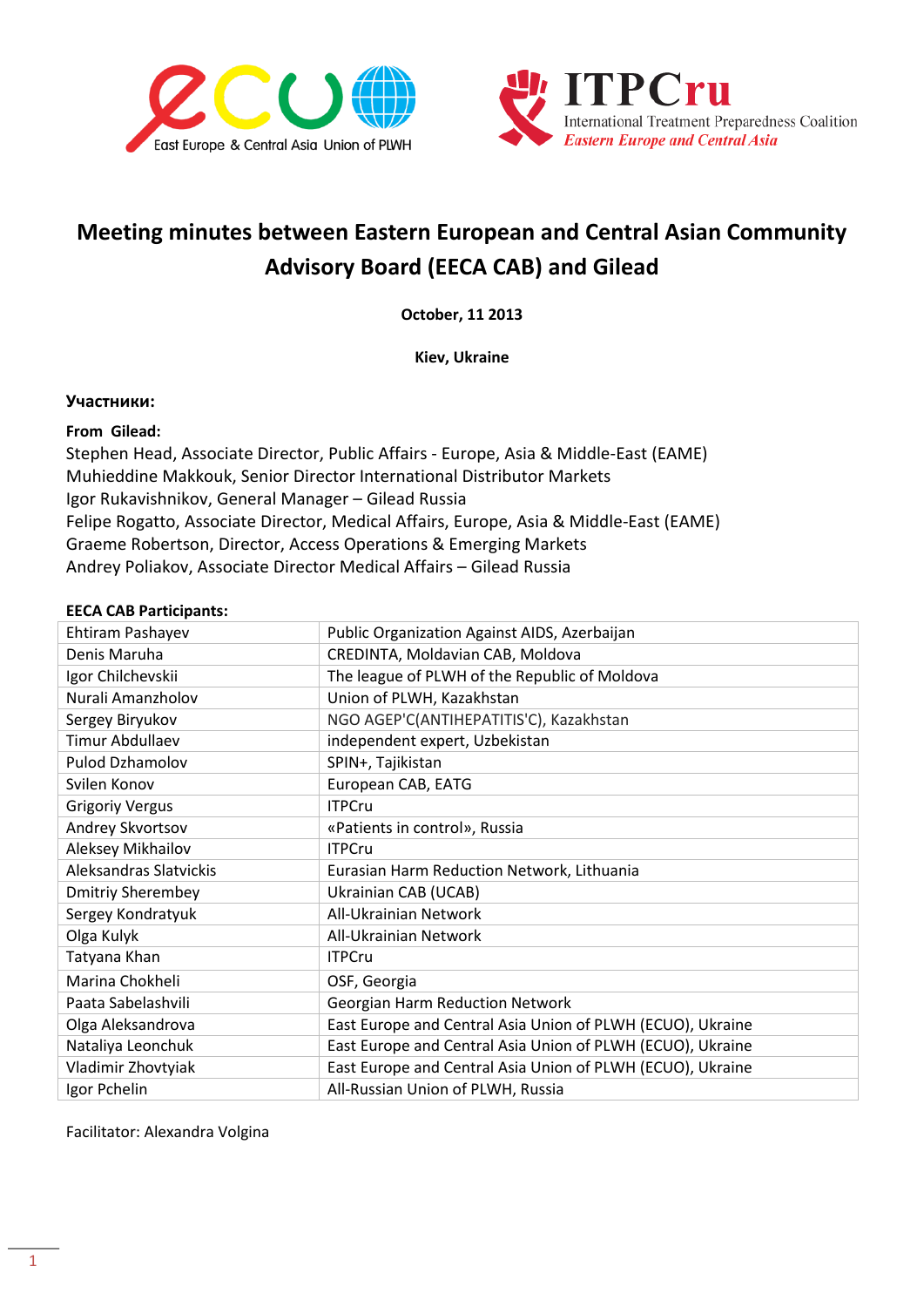Introduction of the participants. A minute of silence.

*Gilead's Presentation* 

Gilead appreciates the chance to participate in this EECA CAB meeting.

Drugs for treating HIV. Several of these drugs have not been approved by regulatory authorities in EECA countries and in Europe.

We will discuss two drugs: Stribild and TAF. Janssen is responsible for the drug Complera (Eviplera in EE) in the EECA region.

#### Stribild:

Two clinical trials: 102 (comparison with Atripla) and 103 (comparison with Atazanavir+Ritonavir). Trial 102 demonstrated that Striblid is not inferior to Atripla. In the trials, good, stable CD4 cell growth was achieved. In terms of impact on the central nervous system, Stribild was associated with less adverse events when compared to Atripla. Fewer patients on Stribild discontinued treatment.

Similar results in 103, with non-inferiority of Stribild vs. Atazanavir+Ritonavir. With Atazanavir+Ritonavir, AE related to diarrhea occurred more often. Nausea occurs at approximately the same rate. Stribild also associate with less treatment discontinuations.

In a few cases, patients taking Stribild experienced an increase in creatinine levels. This effect was observed over the course of the first weeks of Stribild treatment and occurs due to the inhibition of a renal transporter for Creatinine and is not associated with renal impairment. A similar effect is observed with ritonavir, dolutegravir and other agents.

For non-white patients and patients with cell counts above 350, Stribild's statistically significant superiority over Atripla was demonstrated in 102.

*Question*: Was there a significant statistical difference between men and women? *Response:* The sample was too small to make a determination. A greater number of patients would be needed. There is a separate study on women; we will present the results at a later date.

CD4 cell growth– 321 cells after 144 weeks. These results correlate with results obtained earlier.

After Week 96, resistance indicators were the same for the two groups. In the third year, there were no cases of resistance in the Stribild group, and four cases in the Atripla group.

AE occurred more frequently in the Atripla group – CNS and rash. Proximal Renal tubulopathy was a rare event and reversed after discontinuation of the study drug in the 4 patients (4/352) who had laboratory criteria for it.

There is study on patients with mild to moderate renal impairment taking Stribild and Cobi boosted Atazanavir. One group consisted of naive patients taking Stribild. The second group consisted of experienced patients taking PI with ritonavir, and then switched to cobicistat. Viral suppression rates were 85% and 90%. Creatinine clearance reduces as seen in other studies, because of the inhibition of renal transporters of Creatinine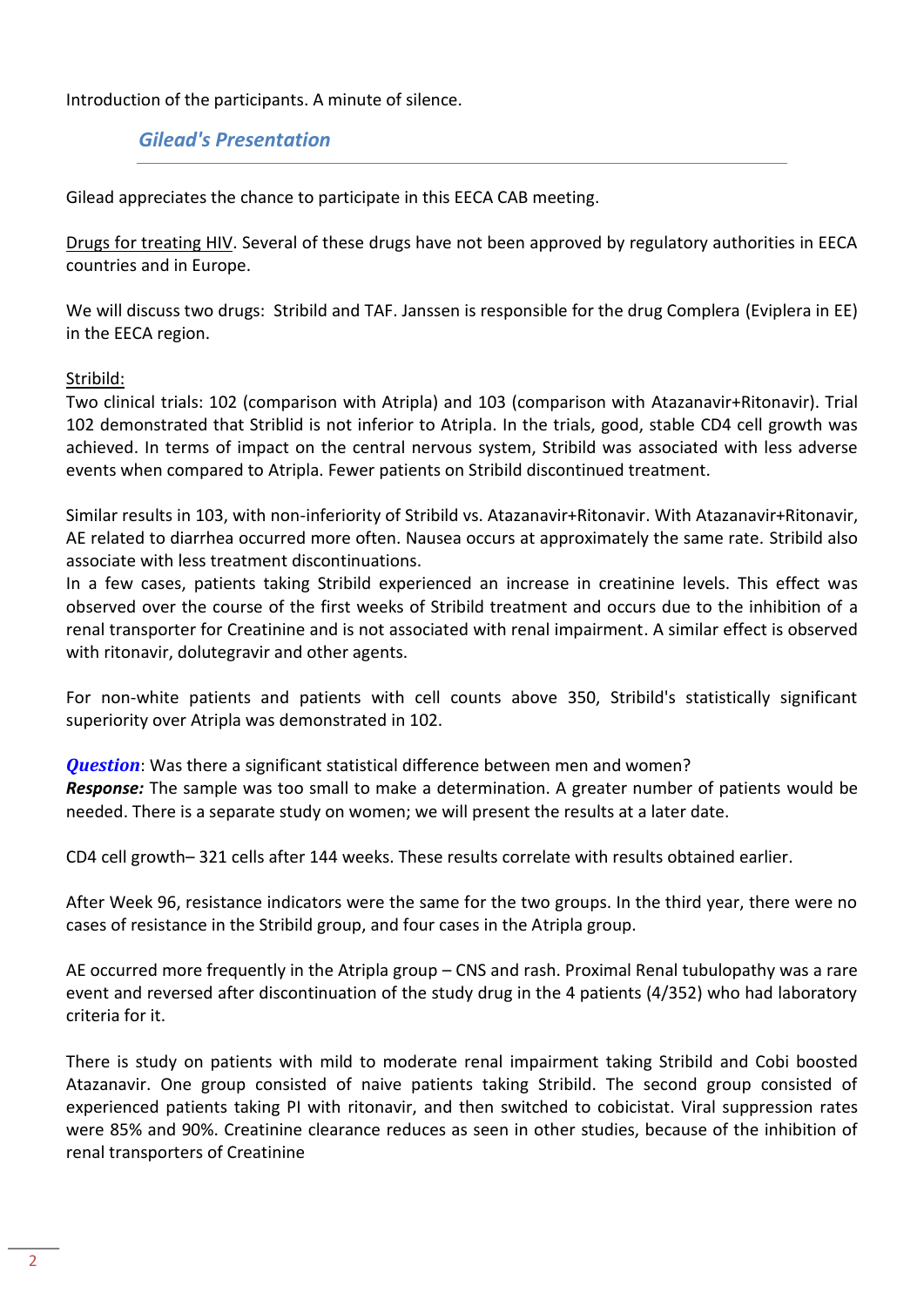There are a number of trials for which patients are still being selected; the results will be presented at a later date. In particular, a study is being conducted with two groups: patients who are taking NNRTIs, and patients who taking boosted PI and then switched to Stribild. The data will be available next year.

There is a separate study on women: naive women received either Stribild or atazanavir+ritonavirbased regimen. Russia was one of the countries in which the study was conducted.

Data from three years of Study 103 will be presented at the European AIDS Conference.

Stribild has been approved in the EU, the USA, Canada, South Korea, Australia and Turkey

# TAF

TAF is a new form of tenofovir.

Data from a phase 2, 48 weeks evaluating naive patients receiving either Stribild or a new combination in which TAF was administered instead of tenofovir. Week 48: 90% viral suppression. Similar CD4 cell increase. Regarding AE, since the sample was not large, no major difference was observed. TAF performed better in terms of impact in estimated Creatinine clearence, the difference is statistically significant. Regarding bone demineralisation, TAF had a more favourable profile (both for spine and hip).

There are still a number of studies being conducted with TAF. In particular, 2 Phase 3 studies will be conducted comparing Stribild withE/C/F/TAF (1,700 patients overall).

There will be a study on patients with virological failure. In as much as TAF concentrates in lymphocytes, we expect it to be more effective.

Another study: TAF in patients with renal failure. According to the latest recommendations, Stribild should be prescribed for patients with creatinine clearance above 70. TAF can be prescribed for patients with creatinine clearance greater than thirty.

*Question*: Will there be study on a pediatric version of TAF? It should be a good medicine for children. *Response:* At the moment, it is easier to test effectiveness and safety on adults, but we have plans for a pediatric version.

*Question*: Are there any interactions with opioid medications (buprenorphine, methadone)? *Response*: Ritonavir may interact with methadone. But Cobicistat causes a more specific inhibition of CYP3A, therefore, Stribild can be prescribed to patients on substitution therapy with no problem.

#### *Question*: Are there any interactions with tuberculosis drugs?

*Response:* TAF has no interaction with rifampin, butthere is interaction between cobicistat and rifampin, and it is not recommended to take them together. Studies are being conducted with rifabutin. There are no recommendations as of yet.

TAF is active against hepatitis B. We are now determining the appropriate dosage. There is data that shows that Stribild does not have any significant interaction with telaprevir.

**Question:** What about the interaction with alcohol and sleeping pills?

*Response:* Alcoholitself can cause problems, but not in terms of interacting with the drugs. Sleep disorder was not a common side effect in the group taking Stribild.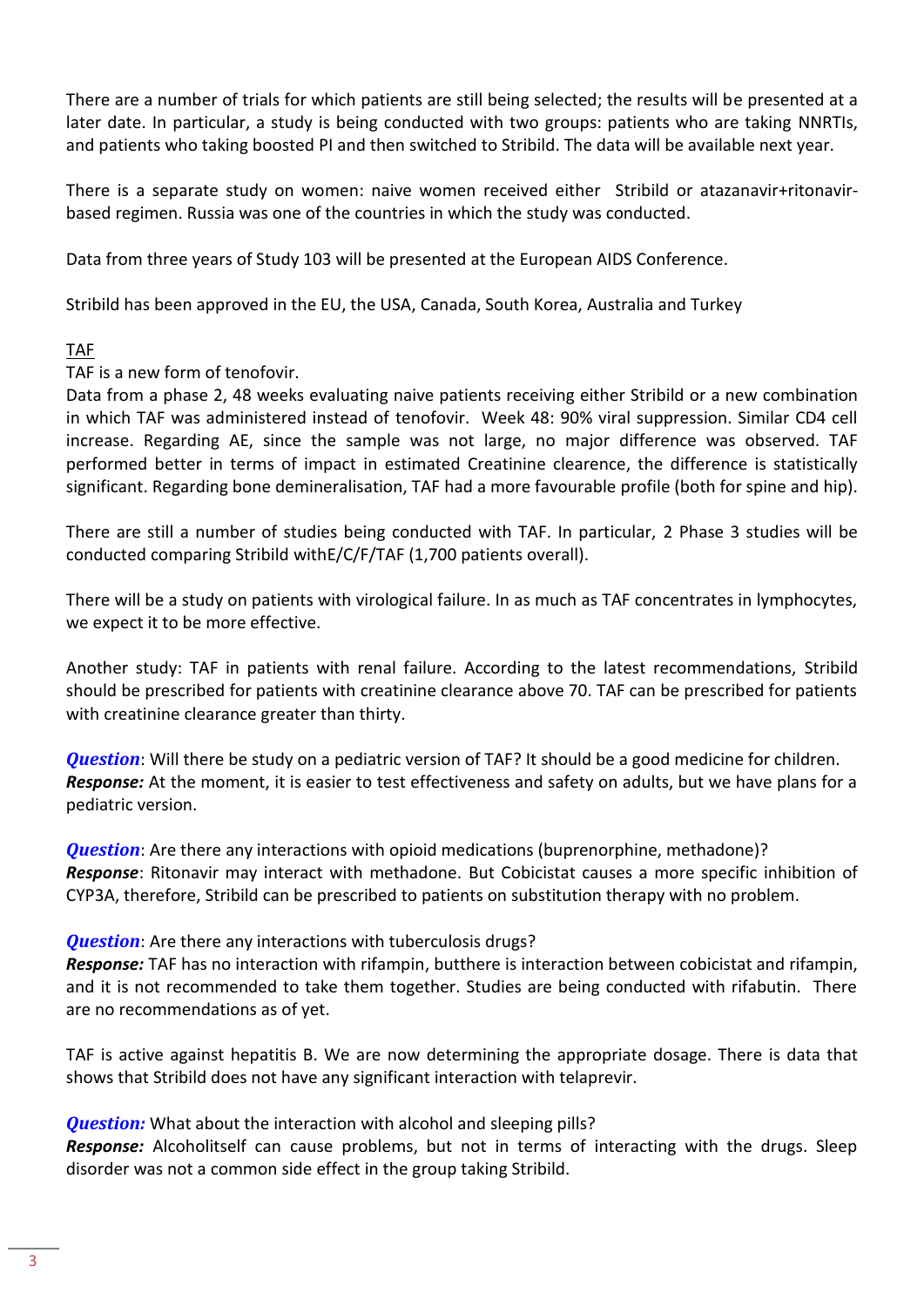# **Hepatitis С**

The focus is on direct antiviral agents that block specific viral proteins (enzymes). Sofosbuvir blocks the enzyme polymerase (NS5b) that is responsible for the production of new RNA viral chains.

Another target is enzyme NS5A. Drugs are in development: ledipasvir and GS5816.

# First wave:

All virus genotypes, for 1, 4, 5, and  $6 -$  simplified and shortened treatment regimen. For 2 and 3 – treatment without interferons.

Regulatory agencies are reviewing these regimens on a priority basis

# Second wave:

Fully oral treatment in a combination dosage only for genotype 1 (sofosbuvir and ledipasvir).

# Third wave:

Fully oral treatment in a combination dosage for all genotypes (sofosbuvir and GS5816).

Sofosbuvir is active with all genotypes and has a high resistance profile. Based on study results, the dose selected was 400 mg once a day. Good pharmacological profile (independent of food), no significant drug-drug interactions, a favourable safety profile (data from 3,000 patients).

Cleared primarily via the kidneys. No dose correction needed with creatinine clearance greater than 30. Patients with cirrhosis demonstrated a significant decrease in viral load within seven days.

# Phase 3 results: 4 studies.

NEUTRINO: 1, 4, 5, 6 genotypes, naive patients, 327 patients, 17% cirrhosis of the liver. Sofosbuvir + PEG-INF, treatment 12 weeks, after which all drugs were discontinued. Sustained virologic response (SVR), assessed at weeks 12 and 24 after completing treatment.

90% – SVR12 after completing treatment. Genotype 1 – 89%. SVR24 – 91%.

Genotypes 4,5,6 – SVR12 – 97%. Statistically significant difference compared to the historical control standard (60% - including studies with telaprevir and boceprevir). SVR was achieved in 80% with initial symptoms of cirrhosis. The most frequent AE – general malaise, nausea, insomnia, anemia (standard side effects of PEG-INF). 5 patients discontinued treatment due to side effects.

FISION: Genotypes 2 and 3, almost 500 naive patients, 20% with cirrhosis.

Sofosbuvir + ribavirin. Treatment duration 12 weeks. SVR was assessed after 12 weeks. Control group – PEG-INF. Standard treatment duration– 24 weeks.

67% – SVR12. Genotype 2 – 97%. Genotype 3 – 56%. Results are comparable with standard treatment regimens. Genotype 2 responds substantially better. There were no cases of resistance. Lower rate of discontinuation because of side effects (1% versus 11%).

FUSION: 2 and 3, received prior treatment, treatment failures, 34% -- cirrhosis.

Sofosbuvir + ribavirin 12 weeks, then placebo.

Second group – full treatment regimen 16 weeks.

SVR – 50%. Genotype 2 responds better. Efficacy of 16 week regimen twice that of 12 weeks. Clearly, patients with Genotype 3 require longer treatment duration. It may be worth trying 24 weeks.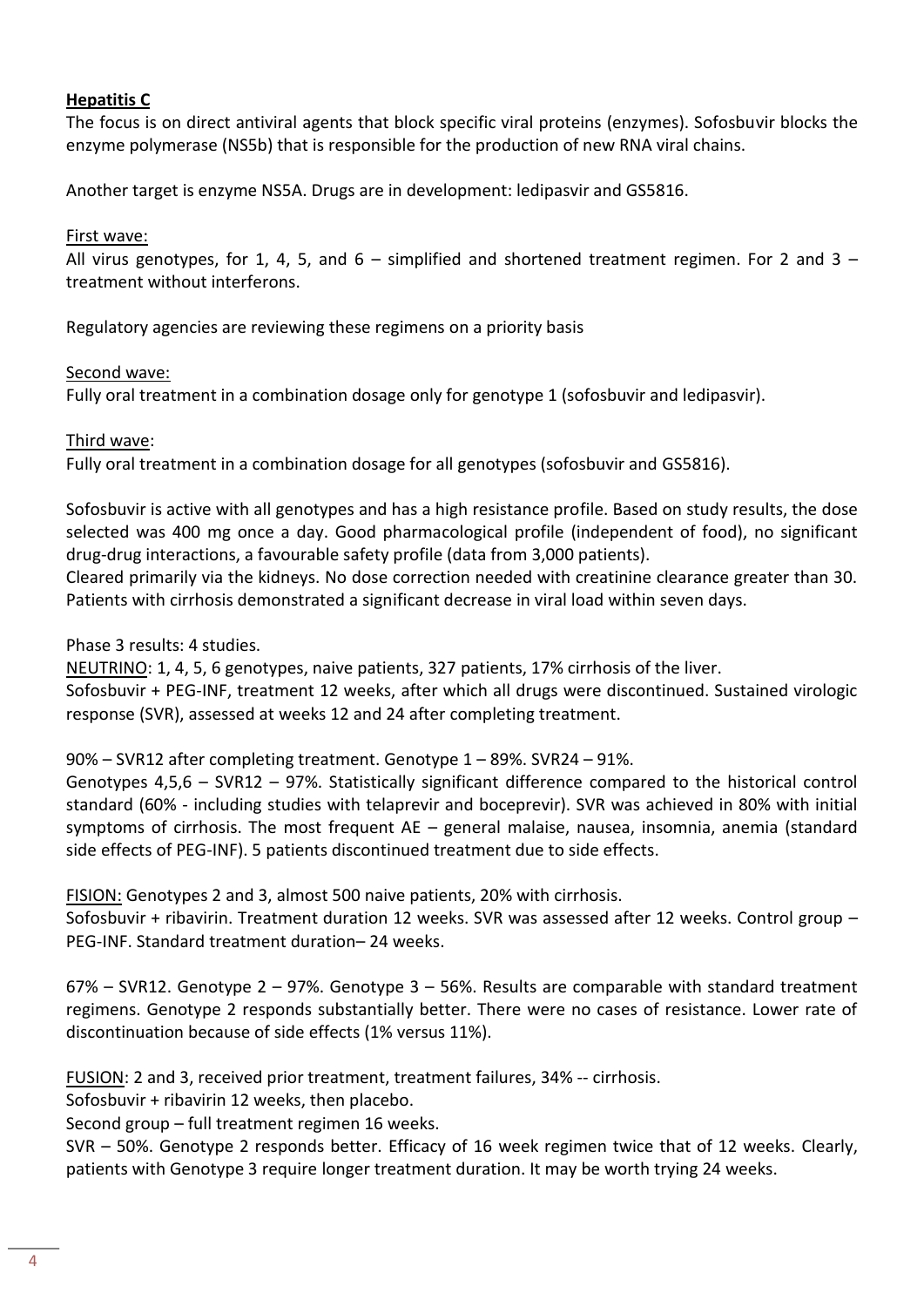POSITRON: Genotypes 2 and 3, pegylated interferon intolerance, 15% cirrhosis.

Sofosbuvir + ribavirin, the control group received a placebo.

Genotype 2 – 93%. Genotype 3 – 61%. Comparable with previous studies. Good tolerance and resistance profile were confirmed

In total, for Phase  $3 - 1,300$  patients,  $20\%$  – cirrhosis.

*Question:* Why was a duration of 16 weeks chosen, instead of, say, 18? *Response:* Different regimens are tested in the studies. In Russia, a group of patients will be given the drug for 16 and 24 weeks.

*Question:* Given the fact that there is nonetheless the risk of resistance in vitro, will research in this area be continued?

*Response:* Resistance will be investigated separately in all upcoming studies, but we can already say that the drug has a very good resistance profile.

*Question*: Are you planning to register sofosbuvir in all countries? Atripla, for example, has not been registered in several countries in our region. We are afraid that the same thing will happen with Sofosbuvir.

*Answer:* Registration will be phased: the USA, the EU, and countries where global studies are being conducted In some countries it will be possible to approve Sofosbuvir on the basis of FDA or EMEA approvals. But for some countries local studies will be requiredA local study is conducted in Russia now, thanks to which we are planning to register the drug in the near future.

Second wave: Sofosbuvir / ledipasvir. Ledipasvir inhibits NS5a. By inhibiting this protein, it halts the development of the virus. It is effective against resistant strains. Taken once a day. At least 3,000 patients have received one dosage of this drug. Now studies are being conducted on the combination form (one tablet), third phase. The drug powerfully suppresses viral replication. low dosage is required to suppress replication (from 10 mg to 90 mg).

Research Phase 2 – for Genotype 1 (**Ledipasvir only works against Genotype 1**).

#### ELECTRON

Sofosbuvir / ribavirin / ledipasvir – naive patients and null responders.

Week 4 – almost 100% of naive patients and 89% of previous null responders responded to treatment. SVR12 – patients, receiving ledipasvir in both groups had viral load below limit of detection.

The drug and the regimen as a whole was well tolerated over the course of 12 weeks.

#### LONESTAR

5 subgroups, 3 – naive patients, 8 weeks, 2 – did not respond to PI for hepatitis C treatment (50% of patients with cirrhosis), 12 weeks.

100% – naive patients without cirrhosis.

95%, including the subgroup of patients with cirrhosis that were prior non-responders.

Phase 3 Studies: ION1 – naive, ION2 – experienced, ION3 – naive, shorter treatment regimen in comparison with Study 1.

There are Phase 2 results for co-infection (sofosbuvir + ribavirin, plus interaction with ARV). Efficacy results are comparable with mono-infection. No clinically significant interactions were observed.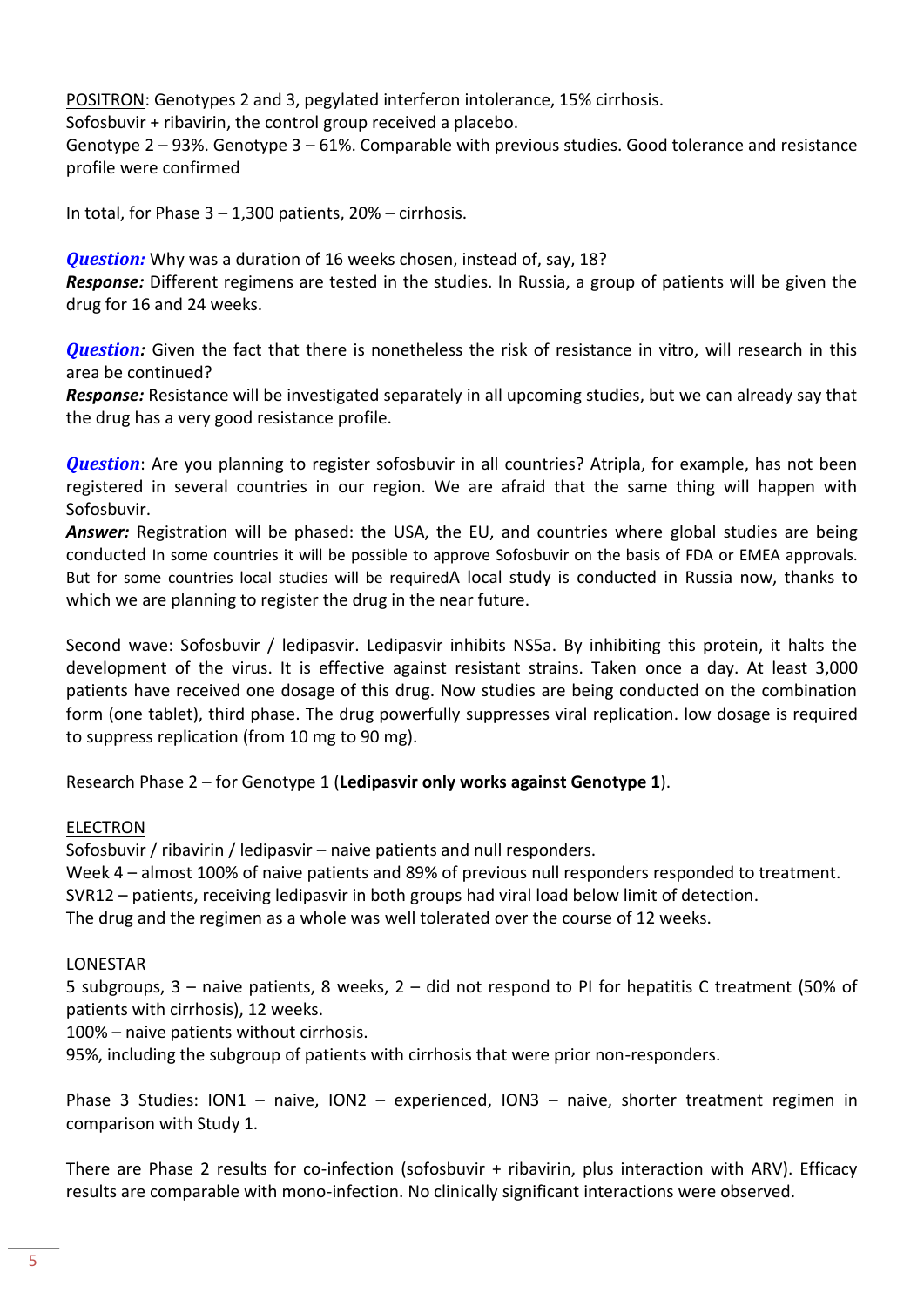*Question:* Is it necessary to lengthen the duration of sofosbuvir treatment if there is HIV/HCV coinfection, as is the case in the current standard? *Response:* No, it isn't.

*Question*: Is it possible to improve communications with regard to clinical protocols that are taking place in Russia? ECAB requests to analyse the protocols for Gilead studies, including those which are being conducted in Russia, but it is difficult for ECAB to comment for the Russian patient community. *Response:* We will make a note of this. We can hold a conference call every three months.

*Question:* Are there any plans for clinical studies in other countries in the region, in particular, in Ukraine? In particular, representatives from the Ukraine Presidential Administration expressed interest in having similar research conducted at a recent meeting with representatives from the patient community.

*Response:* We would be happy to discuss the possibilities for conducting such research. We are now collecting information and would be glad to listen to suggestions about research centres that have the necessary capacity. We will also discuss the possibility of conducting research in other countries in the region, in addition to Ukraine. However, it is important to mention that in as much as the drug sofosbuvir has been purchased by another company, many research centres have been chosen in advance.

*Comment/request:* In Uzbekistan, treatment – and it is not cheap – is only possible at the entire expense of the patient. When selecting research sites please take into account not just capacity, but also need.

*Question:* When does Gilead expect to receive approval from the FDA and the EMA and will the company apply for registration in those countries that recognize FDA and EMA registration? In Georgia, in particular, if the drug has already been approved by the FDA, then the registration process takes one week and costs 250 Euros. But Georgia isn't included in the list of countries in which Gilead plans to apply for registration in the near future. To the best of our knowledge, the registration process In Ukraine and Armenia is also simplified. In Ukraine, a programme for treating hepatitis has been adopted, funding for the next year is several hundred million dollars.

*Response:* FDA: in December, ЕС: during the first quarter of 2014. Thank you for the information about Georgia. It could affect the application filing time in that country.

*Question:* Are there any plans for early access programs in the region? Is there any information about the compassionate access program in France?

*Response:* The compassionate access program is a global one: 70 patients from Europe and Eastern Europe, although is open to patients from around the world. There are discussions with regard to France. Many of the countries represented do not have the appropriate regulatory mechanism. The French system, in particular, allows temporary permission for using a non-registered drug due to compassionate access.

*Comment*: This mechanism might indeed be difficult, but the humanitarian aid mechanism, for example, exists in all countries.

*Response:* A drug can be brought onto the territory of Russia in several cases: if it is registered, if it has been determined for usage in clinical trials, or is on the "named patient programme" (for specific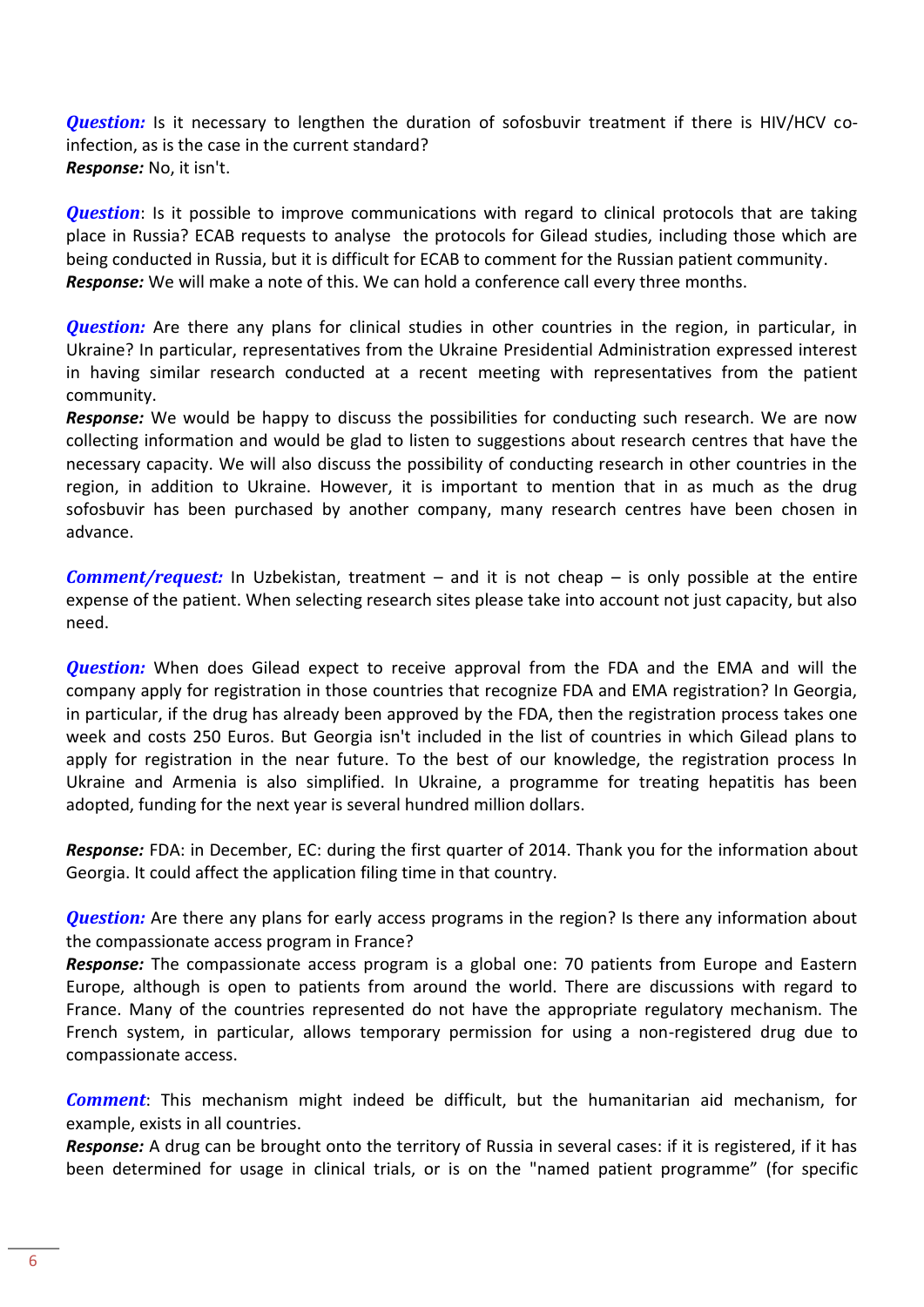patients, who have exhausted all available means of treatment). The last mechanism is chiefly used for orphan diseases. Theoretically it would be possible to do this with sofosbuvir.

*Comment:* In the Baltic States, there is a very high prevalence of hepatitis C among IDU – up to 90%. It would be good to organize clinical trials for these countries as well, including this population group.

# **Access:**

HIV access programmes: countries are categorised on the basis of GNIand the prevalence of HIV within the country. The access programme includes approximately 130 countries – countries with a low to midlow income levels. The first approach is the sale of original products without profit (non-commercial price). The second approach is to give the license to generic companies. These companies pay approximately 3% compensation (royalties) to Gilead and are able to sell products in 95 countries.

4.2million patients receive tenofovir within the framework of access programmes. Our partners (generic companies) have significantly reduced the price for tenofovir counting on an increase of the number of patients on this drug. Now their price is even lower than our «non-commercial»Access price.

In the EECA region, we are working with the company Delta Medical, whose headquarters are located in Kiev. Delta Medical is responsible for registering drugs, interacting with physicians and with patient organisations, etc (with support from Gilead).

In countries with a low level of income, the price for a package of Viread (30 tablets) is \$17 USD and \$26.25 USD for a package of Truvada. Several countries in the region fall into the mid-low income category. Their price for Truvada is \$45 and \$30 for Viread.

In our view, donations are not a sustainable mechanism, although we sometimes make use of them.

Viread and Truvada are registered in almost all countries in the region.

*Question:* What countries aren't they registered in?

*Response:* We are registered in all CIS Countries

**Question**: Do you know how much the generics in these countries cost?

*Response:* Our partners' drugs are, as a rule, cheaper. In several countries in Africa, the price for a package of tenofovir is \$4. In South Africa, the generic Atripla was set at \$12 per package in some tenders..

*Comment:* In 2008, our organisation helped Gilead register Truvada in Ukraine. But now Delta Medical is not participating in tenders. A week ago a tender ended, Truvada wasn't part of the tender, and as a result, generics were quite expensively priced. At the beginning of the year, the registration certificate for the original drug Truvada expired, but the generic was available.

*Response:* Yes. In fact, we had to change the packaging, because there were production problems, and we really weren't able to participate in the tender.

*Comment*: There are constant complaints about Delta Medical. The registration of tenofovir in Russia has become proverbial. Have you thought about the possibility of changing your partner? We sometimes get the impression that Gilead just isn't interested in our region.

*Response:* We are currently endeavouring to review Gilead's policy in the region, in particular, by establishing a Russian office. We would also like to maintain in close contact with the patient community to resolve any questions.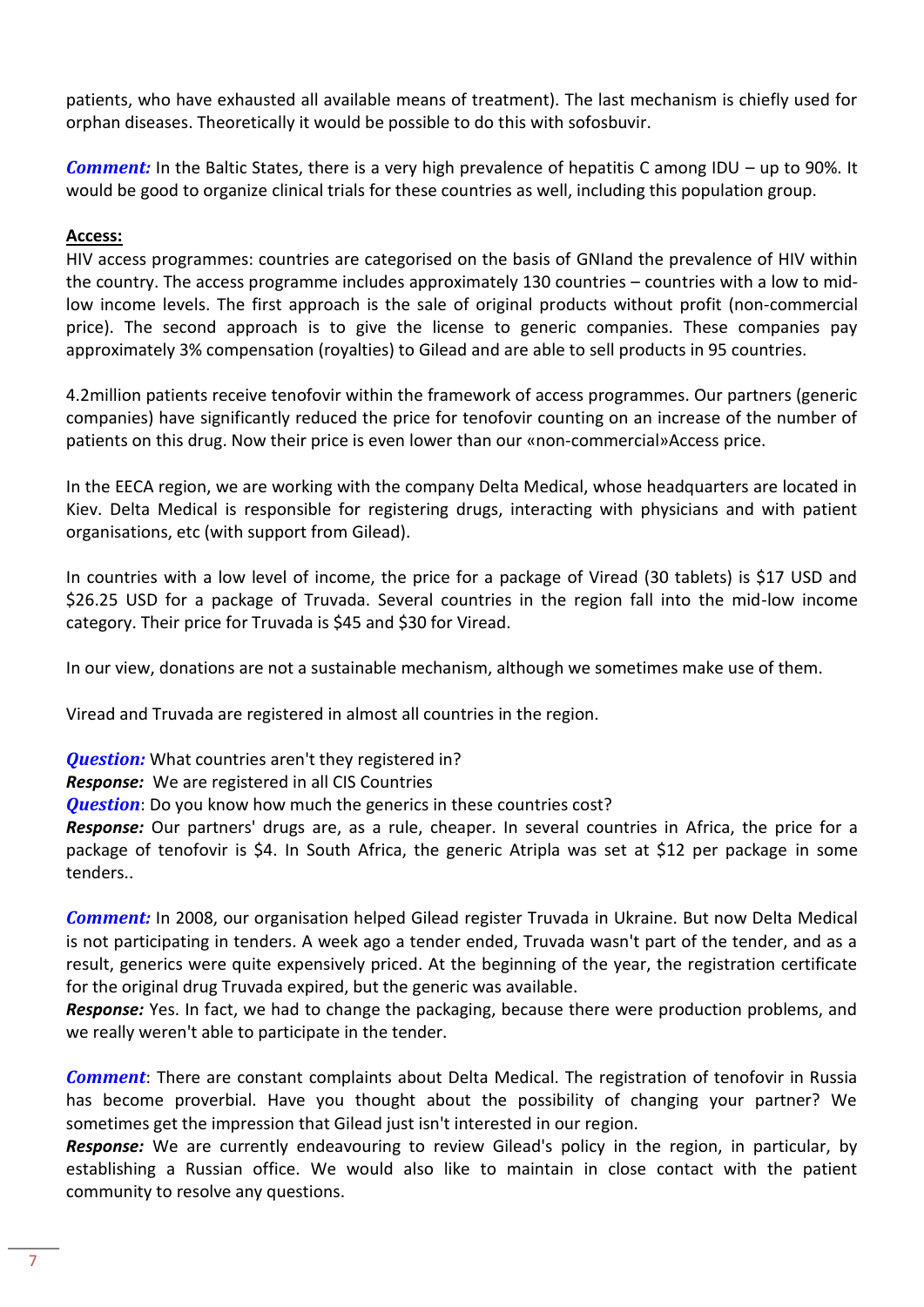*Question:* Will there be a separate structure within Gilead that is responsible for the EECA region or will this be the Russian office or Delta Medical?

*Response:* In Russia, Gilead will conduct the work directly. The other CIS countries have been divided into two groups: the countries from Belarus to Kazakhstan (geographically) fall under the responsibility of the commercial team that will be based in London, but team representatives will regularly make visits to the region.

*Comment:* Given the Customs Union, it would be logical to combine Belarus, Russia and Kazakhstan into one group, taking into account, among other things, registration.

*Response:* One of the main criteria in categorising the countries is GNP.

Atripla is a combination drug. Gilead has the rights to two components. The rights to the third  $$ efavirenz – are divided between Merck and BMS. In Ukraine, Merck is the responsible party. Gilead is responsible for Belarus, Azerbaijan, and Russia. The majority of countries in the region come under the responsibility of Merck.

*Comment:* In Uzbekistan and Tajikistan, Atripla is not available. Given that, I am sorry in advance for countries that fall under the registration sphere for Merck.

*Comment:* Based on Russia's experience, the same thing can be said about countries that fall under Gilead's responsibility.

*Response:* The contract stipulates that the partners (Merck and Gilead) can exert influence on each other in the event that inaction on the part of the other party is observed in a specific region. *Question from Gilead*: Has there been any communication with Merck about this?

*CAB answer*: We posed this question at a EECA CAB meeting. They referred it to Gilead.

*Question:* Wouldn't you like to give permission to generics to produce and import Atripla in those countries, where they have not been registered.?

*Response:* With regard to Russia, we have decided to register Atripla. The dossier is being prepared, we will file for registration within several months from the date of this meeting.

*Question:* About Russia, patients have been asking for three years to include tenofovir on the list of vital and essential drugs (EDL) Is there any information about this?

*Response:* Tenofovir has been registered and is commercially available. We have filed a dossier for EDL. The results are not yet known. We have also filed a dossier to include Truvada on EDL. We understand the importance of including these drugs on EDL so access to them can be provided on a federal level.

*Question:* It would be nice to receive some information about registering Atripla in Azerbaijan We have the feeling that Merck is not interested in the Azerbaijanian market.

*Response:* If you think that there are countries that Merck or Gilead are not paying enough attention to, then please, provide us with this information.

*Question:* Is it possible to say that Gilead is more interested in registering Stribild than Atripla? Atripla is a priority regimen in the latest WHO guidelines.

*Response:* It will be simpler for us to register Stribild, in part because all of the components are owned by Gilead. Regarding the guidelines, they are always a little behind the clinical trial data, which show that Stribild is preferable to Atripla. In the future, Stribild will be the basis for HIV treatment. In Russia, a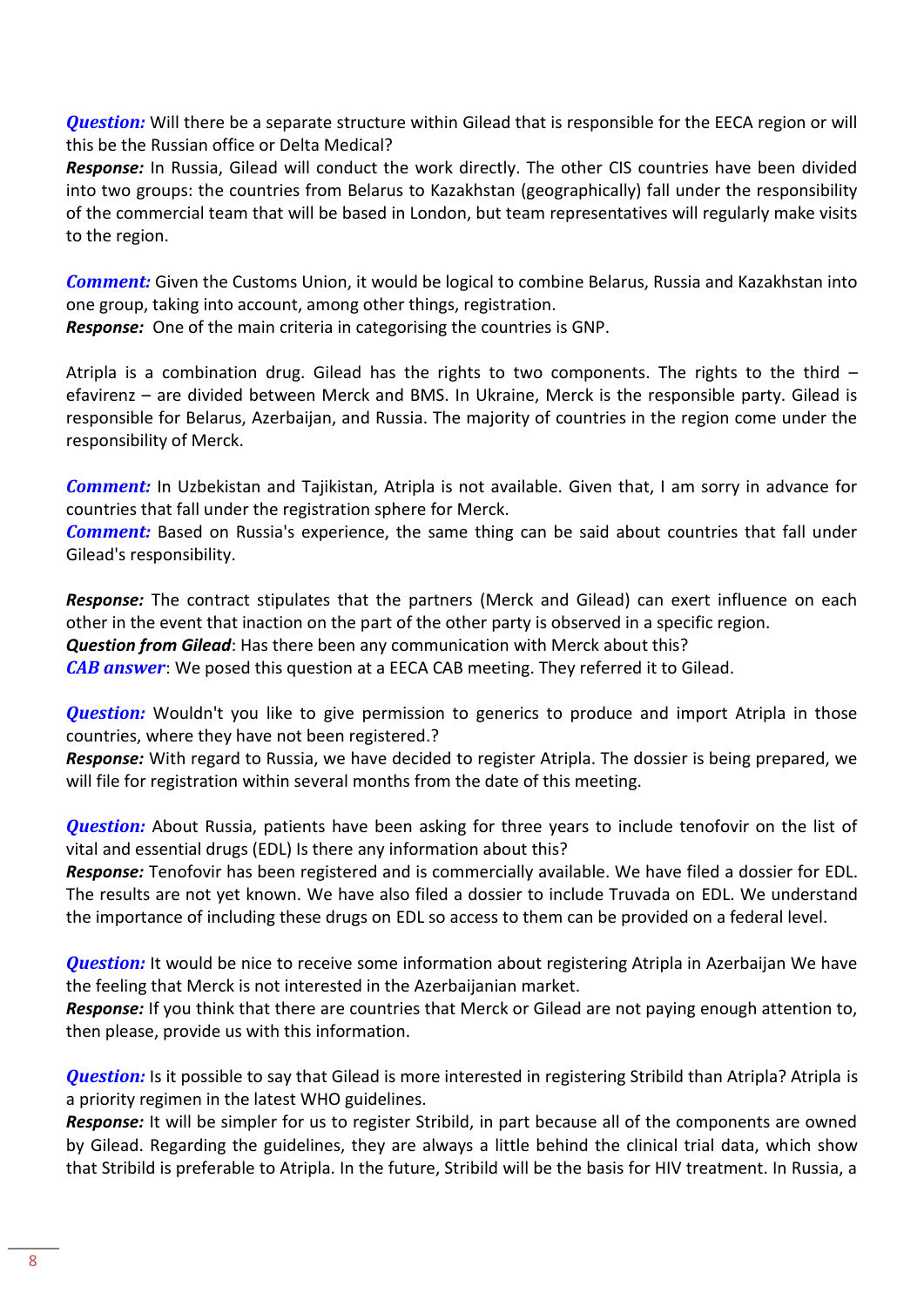study is now being organised for Stribild and the dossier is going to be prepared. This takes time. So we are now registering Atripla. The process should take a year and a half.

Gilead is the representative for the Baltic States. Questions about these countries should be address to the company.

*Request:* Provide information about the patent status of Gilead drugs in the region.

*Request*: Provide the registration schedule for drugs in the region, including Atripla.

# Russia

The company was registered in September 2012. There were a lot of questions regarding access to Viread and Truvada. Now they are registered in the RF and commercially accessible. The dossier for Atripla will be filed during the first quarter of 2014. Patients will have access to the drug in approximately the first or second quarter of 2015. We hope the fact that Atripla's components are registered and used on the territory of the RF will expedite the process. Registration is planned for sofosbuvir. At the current moment, clinical trials are under way. Registration is likewise planned for Stribild. Viread has also been approved for the treatment of hepatitis B. Any complaints about AE should be sent to Delta Medical. We hope that access to Viread and Truvada can be provided via regional programs, but it is necessary to work with each AIDS centre separately. There must be cooperation with patient organsations to improve access to treatment, including public support.

*Question*: Let's assume the positive option, and say that tenofovir is included in EDL, what will its approximate price be?

*Response:* Remember that Delta Medical is the supplier. The rough price for Truvada will be from 10,000 to 11,000 per package (month).

*Question:* Two generic versions of Truvada will more than likely be registered next year in Russia. The price for them will probably be notably cheaper. Judging by the set price, Truvada is not a priority drug for Gilead. Is this correct?

*Response:* Truvada is the basis of a treatment regimen included in all international standards. In Russia, there is a patent for a fixed combination. Based on the GNI, Russia is quite high in country ratings; The current price in Russia is lower than that in countries with higher income.

*Comment:* That being said, in Russia the analogue to Truvada, Kivexa, is two times cheaper.

*Comment:* What determined the choice of R-Pharm? This company is considered "difficult" among the patient community, given the fact that it is a monopoly, doesn't participate in auctions and has high mark-ups.

*Response:* Delta Medical selected the distributor, but we hear your concerns.

*Commentary:* Do you foresee any problems with procurements for your combination drugs in Russia given the fact that Russia now buys individual drugs instead of combinations?

*Response:* There are studies that show that superiority of combination drugs over separate ones. In particular, one study shows that taking combination drugs reduced the risk of hospitalisation by 30%. But often the interests of patients and the medical community do not coincide with what is possible within the health care system. We support combination drugs, but unfortunately, we cannot control how the procurements will be implemented. This is more likely a question of control on the part of the patient community.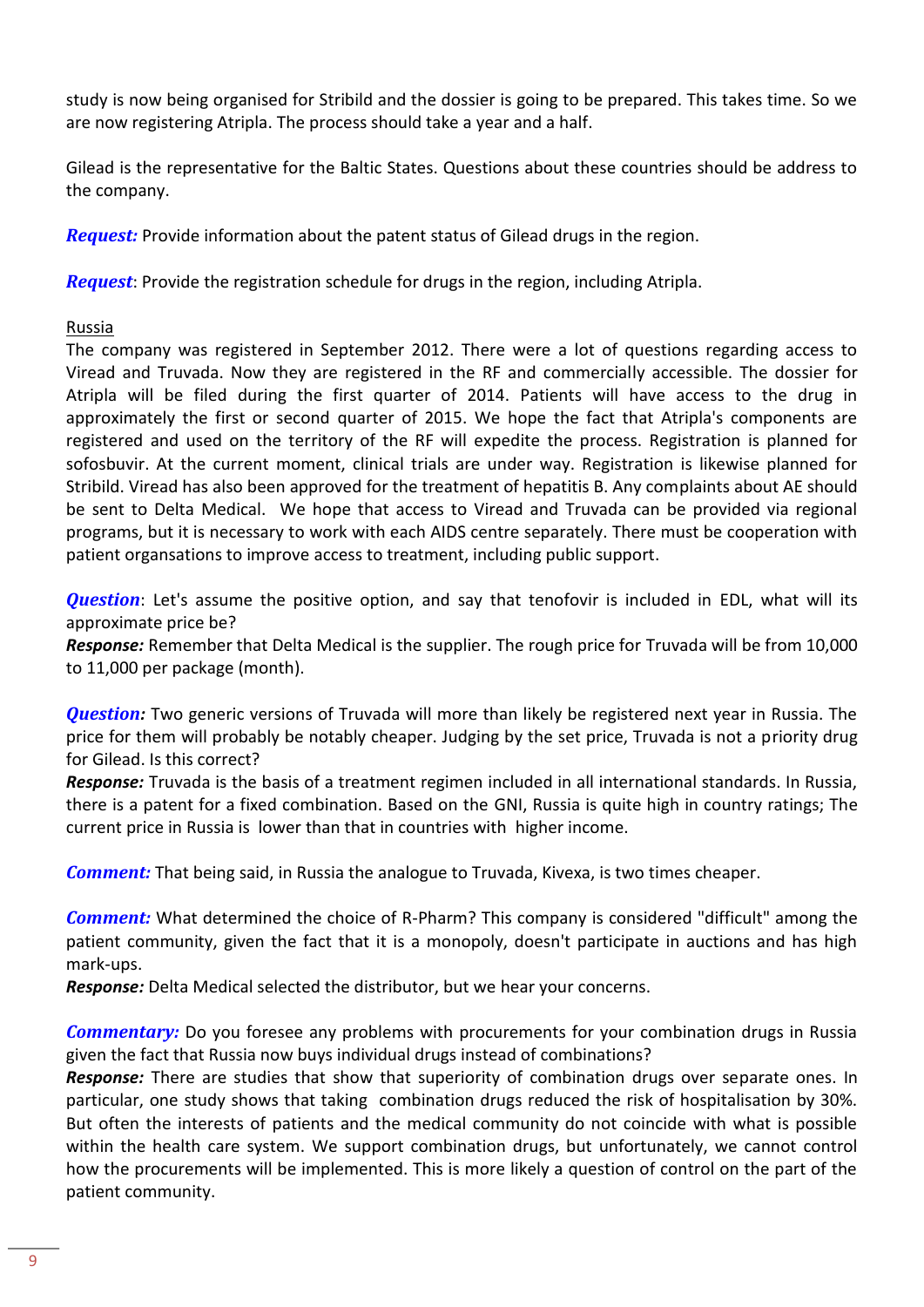*Comment:* This sort of research date is very important to us in as much as it is difficult to prove the benefits of adherence to the Ministry of Health and the FAS.

*Question*: Do you foresee any supply problems given the fact that in this year the auction regulations significantly reduced delivery times?

*Response:* We do not foresee any problems in this area. It's always possible to keep a supply of drugs on hand to ensure rapid delivery.

*Comment:* It is important to us to understand how you are going to control R-Pharm, since over the course of monitoring procurements in the RF, we've seen that 90% of the problems are connected with this company. Many auctions for combination drugs were challenged by a subsidiary of R-Pharm. It turns out that your partner hypothetically might block access to your drugs.

**Comment:** It is very hard to convince the government that combination forms are better than monotherapies as long as it is a question of price. The Global Fund, on the other hand, is inclined to take into account recommendations and guidelines. In countries, where the Global Fund does the purchasing, these should be made use of. For governments, only economic models work.

*Question from Gilead:* It is our opinion that officials now do not always understand the economic benefits of treatment. How worthwhile do you think it would be to begin "training" officials in the area of health care economics?

*Request from Gilead*: Unfortunately, the system of pharmaceutical supervision in Russia is at a very low level. There is very little documentary confirmation of various problems associated with taking drugs. Support from patient organisations is required in this area.

*Comment:* It's our impression that there will be a budget and treatment deficit next year in Russia and accordingly the issue of pricing is very important to us. Other companies have commented that they would rather destroy a portion of the drugs than offer them at a lower price, because the price, in particular, in Russia, is a referential price for Europe.

*Response:* We aren't familiar with such practices. With regard to Russia, prices there are quite a bit lower than in countries with higher income levels.

*Question:* Can you tell us the price that you offer your distributors? In Russia, the auction prices are sometimes twice as high as the cost of manufacturing.

*Response:* We aren't ready to address the question at the moment. We will answer it later.

*Question:* Could we invite representatives from Delta Medical to the next meeting? *Response:* We don't see any obstacles to this.

**Question:** By how much are you willing to reduce the price for low income countries in this region? *Response:* We have already announced the prices for Viread and Truvada. They will be approximately \$17 and \$26.25 and \$30 and \$45 dollars for countries with low and mid-low levels of income respectively. This is actually the cost of the product plus logistical expenses (no profit). Our programme doesn't have the goal of making a profit, but it also isn't aimed at creating a loss. At the last government tender in the Ukraine, we reduced the price on Truvada to \$21 per package. At this level, we start losing money so we can't make this a standard practice.

*Question:* Are there any plans to offer the Atripla license to the Patent Pool?